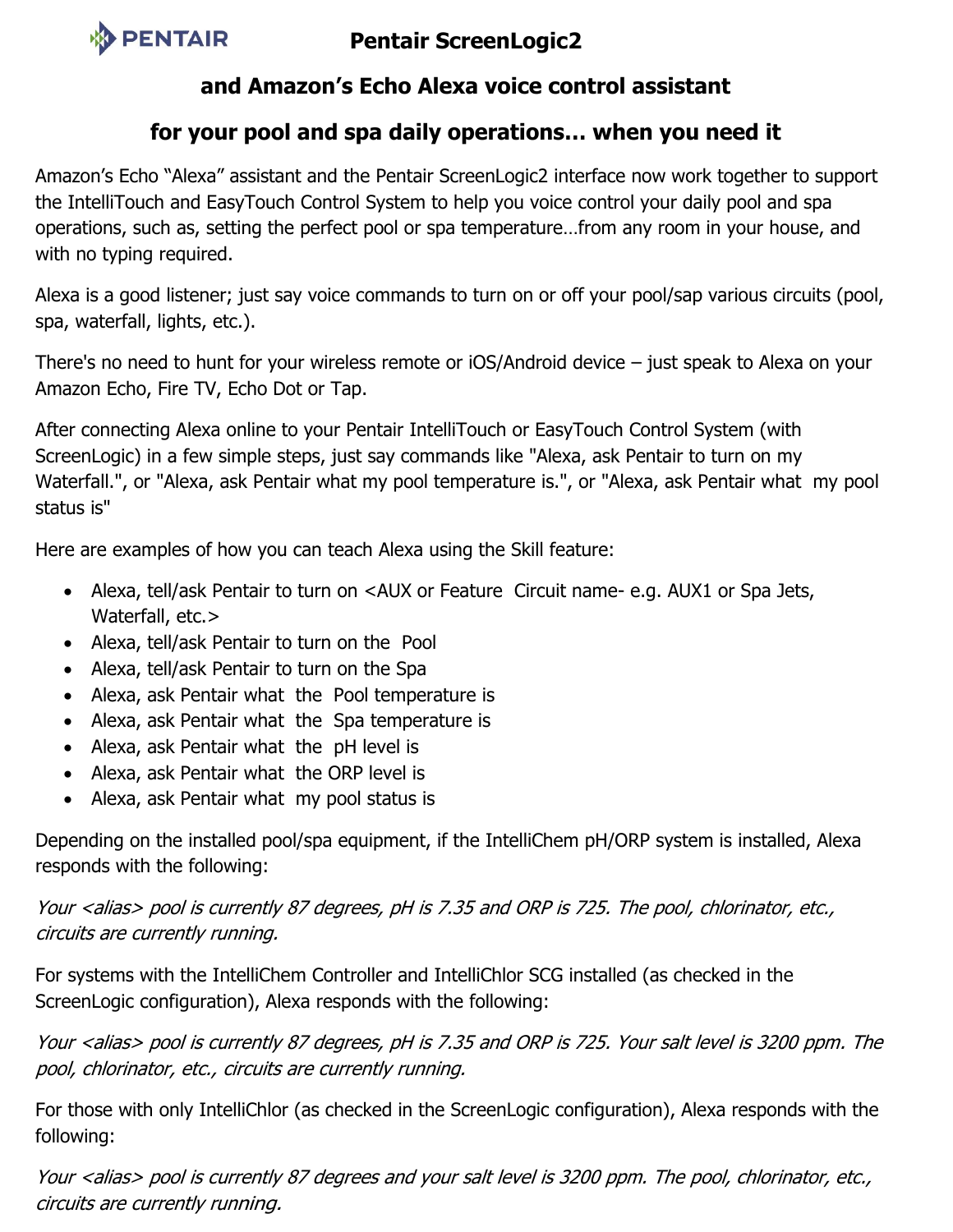## **Connecting ScreenLogic2 to Alexa on an Apple or Android wireless device**



From your Apple or Android device, open Amazon's Alexa application.

Home Set your device location Pandora Station -<br>Browse stations from Pandor Less Pandora Station  $\overline{M_{2100}}$ Pandora Station Restaurant

 $\circ$   $\circ$ 

**HUNGRY?** "Alexa, ask Food Network for<br>the recipe on TV right now."

Get started ·

Ask My Bu<br>\* \* \* \*

 $(food)$ 

On the Alexa Home page, select the Skills section.

Click on Skills and search for Pentair or ScreenLogic.



 $\infty$ 

**BioRhyth** 

The Voice<br>\*\*\*\*\* Skills trending this wee  $\bullet$ 

Click on the Pentair ScreenLogic skill icon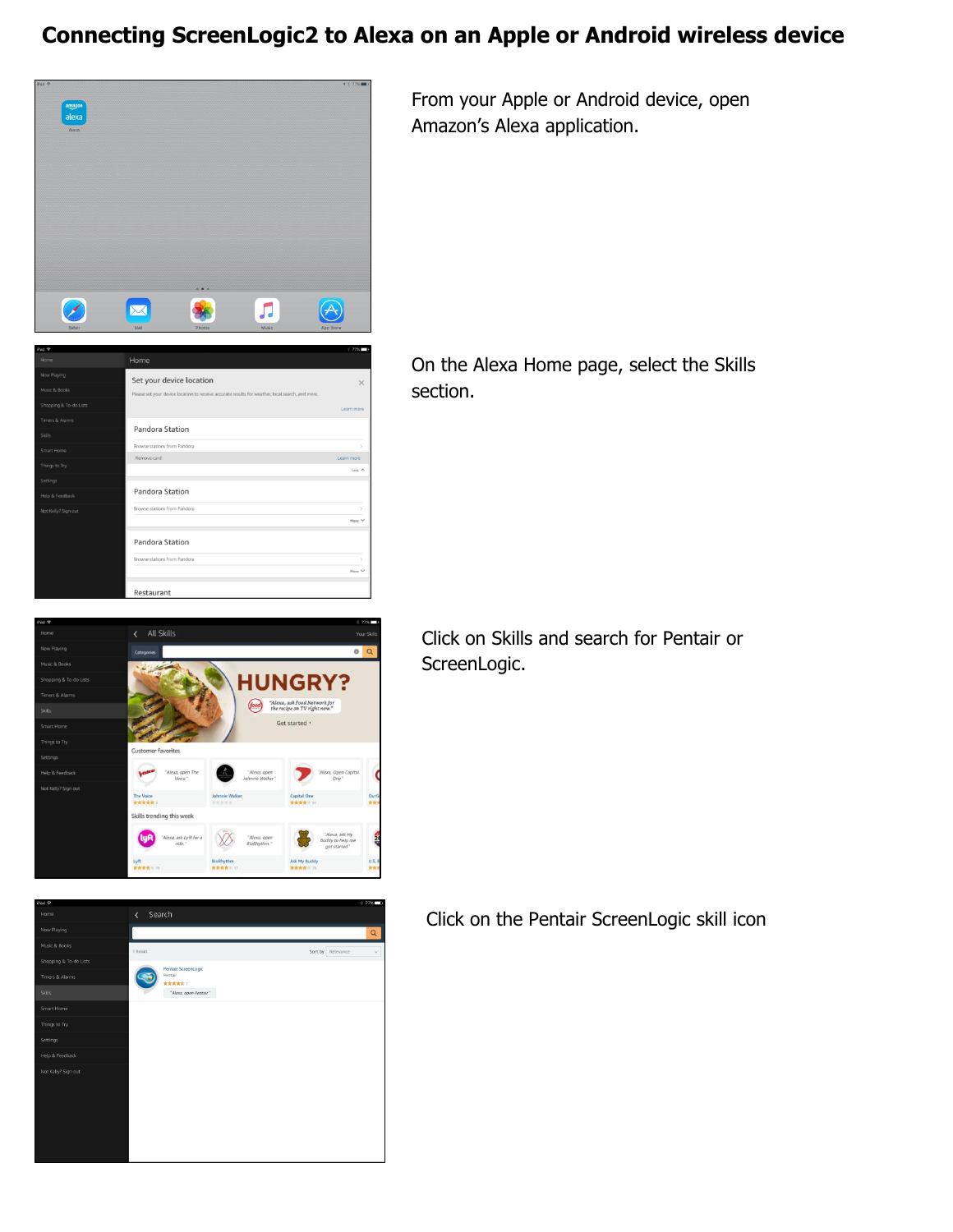

.<br>Amazon Alexa  $\mathbf{x}$ Login Sign up **PENTAIR** Login Note If you are a new user signing up for the<br>first time, please click the Sign Up<br>button. Login **Email address** (c) 2016 Pentair

| Pad <sub>®</sub><br>Amazon Alexa |                       | 77% <b>C</b><br>× |
|----------------------------------|-----------------------|-------------------|
| <b>PENTAIR</b> Sign up           |                       | Sign up<br>Login  |
|                                  | Sign Up               |                   |
|                                  | Username              |                   |
|                                  | Pick a username       |                   |
|                                  | Email                 |                   |
|                                  | Your email            |                   |
|                                  | Password              |                   |
|                                  | Create a password     |                   |
|                                  | Confirm password      |                   |
|                                  | Confirm your password |                   |
|                                  | Sign Up               |                   |
|                                  | or                    |                   |
|                                  | Login                 |                   |
|                                  |                       |                   |
|                                  |                       |                   |
|                                  |                       |                   |
|                                  |                       |                   |
| (c) 2016 Pentair                 |                       |                   |

Click the "Enable" button to activate this skill

For the initial setup create an account

click "Sign Up"

Choose a Username Enter your email address Choose a password Repeat the password Click "Sign Up"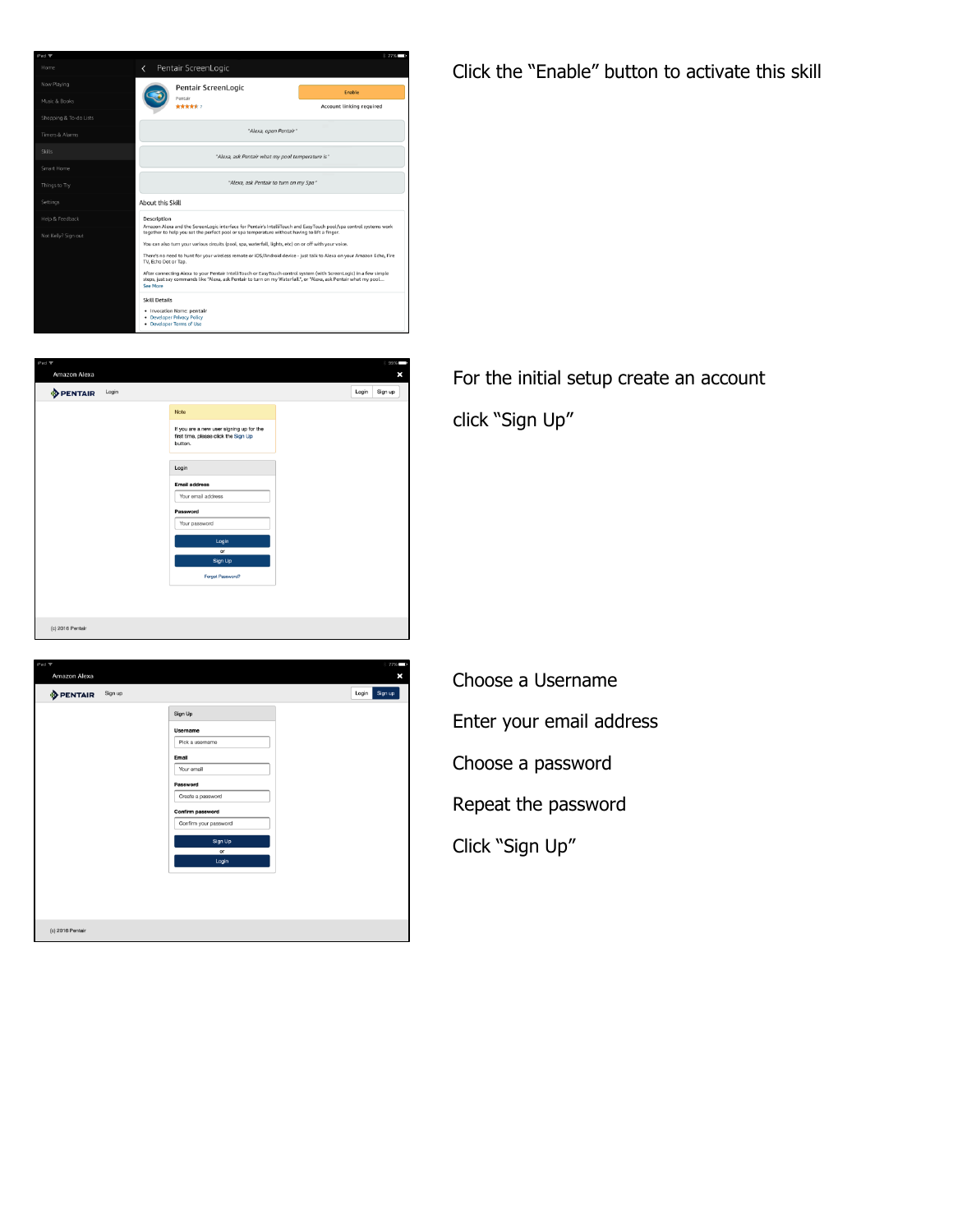

 $\hat{\mathbf{a}}$  pentairpoolchat.com

Email is verified Please login and add your first device to<br>start using it with Amazon Echo.  $c \uparrow + \uparrow$ 

Login

 $\mathfrak m$ 

**DENTAIR** 

(c) 2016 Pentai

(c) 2016 Pentair

You will need to confirm your email to complete the registration process

Access your email and follow the instructions

Click on login and it will take you back to the Alexa app to complete the process

Once your email is confirmed it will prompt you to log in to the account you previously created

(c) 2016 Pentai  $\ell$  Amazon Alexa PENTAIR ScreenLogic Echo Skill Welcome, houlihan78 Your device list is empty ou have no device added, pleas<br>idd device" button to let Alexa<br>anage your pool. Add device

From this screen you will add in the Pentair protocol adapter associated with your system

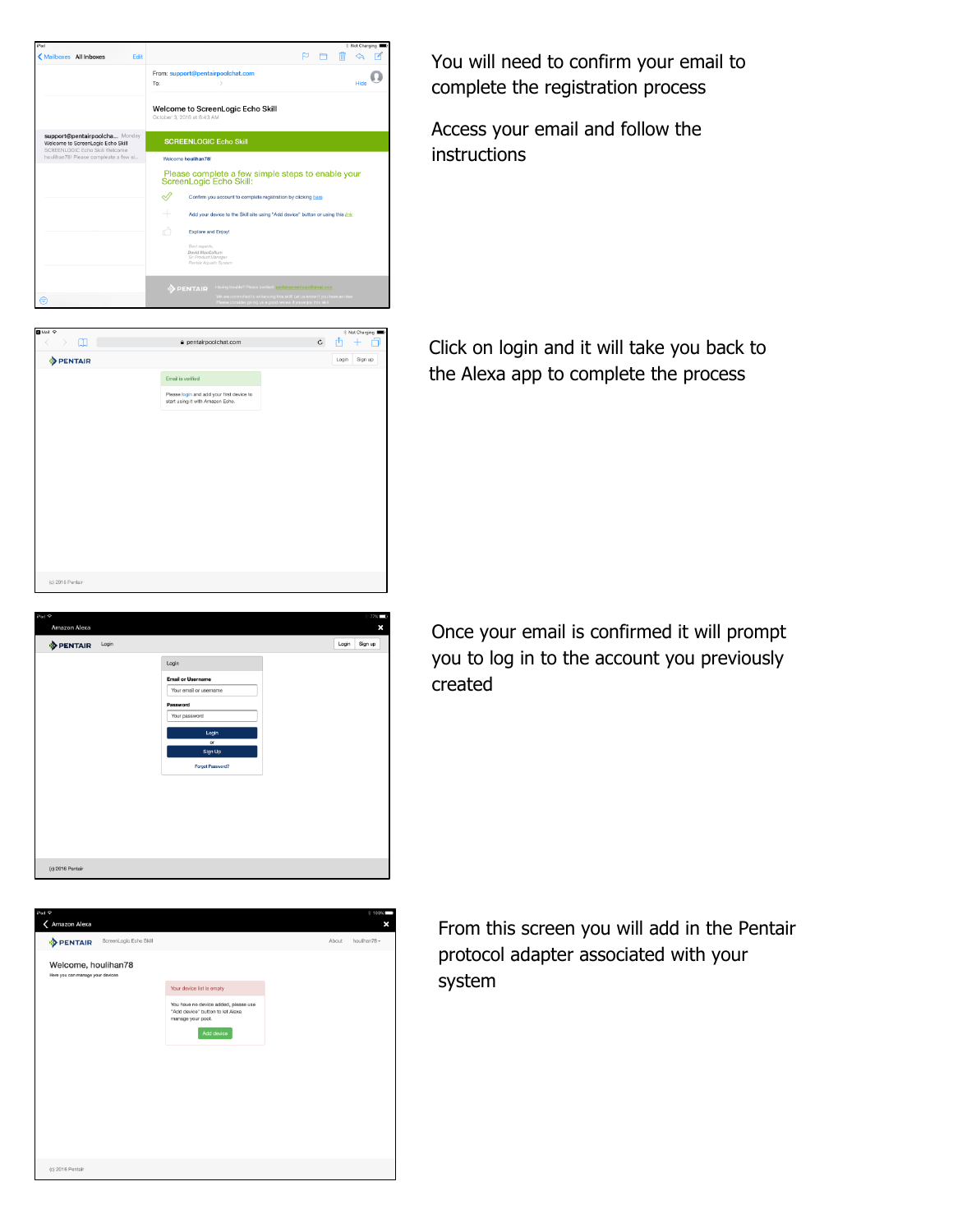| iPad 令<br>Amazon Alexa<br><                                                 |                                       |       | % 100%<br>×  |
|-----------------------------------------------------------------------------|---------------------------------------|-------|--------------|
| ScreenLogic Echo Skill<br>PENTAIR                                           |                                       | About | houlihan78 - |
| Welcome, houlihan78<br>Enter your pool control device alias and credentials |                                       |       |              |
|                                                                             | Add your protocol adapter             |       |              |
|                                                                             | Pool name                             |       |              |
|                                                                             | e.g. backyard, home etc<br>pool       |       |              |
|                                                                             | <b>Protocol adapter Address</b>       |       |              |
|                                                                             | Pentair:<br><b>STATISTICS</b>         |       |              |
|                                                                             | Protocol adapter Password             |       |              |
|                                                                             | Enter if password has been set on ada |       |              |
|                                                                             | Add                                   |       |              |
|                                                                             |                                       |       |              |
|                                                                             |                                       |       |              |
|                                                                             |                                       |       |              |
|                                                                             |                                       |       |              |
|                                                                             |                                       |       |              |
|                                                                             |                                       |       |              |

 $+80$ 

← Amazon Alexa **PENTAIR** Welcome, houlihan78 Your pool devices

Enter a nickname for your system Enter the Protocol Adapter address Enter the password (if applicable) Click "Add"

Once you receive confirmation that your system has successfully been added click on the "Amazon Alexa" button in the upper left corner of the screen

| (c) 2016 Pentair       |                                                                                                                                                                                                                                                                                                                                                                                                                                                                                                                                                                                                                                                                                                                                                                            |                          |
|------------------------|----------------------------------------------------------------------------------------------------------------------------------------------------------------------------------------------------------------------------------------------------------------------------------------------------------------------------------------------------------------------------------------------------------------------------------------------------------------------------------------------------------------------------------------------------------------------------------------------------------------------------------------------------------------------------------------------------------------------------------------------------------------------------|--------------------------|
| iPad 全                 |                                                                                                                                                                                                                                                                                                                                                                                                                                                                                                                                                                                                                                                                                                                                                                            | $* 100%$                 |
| Home                   | Pentair ScreenLogic<br>$\left\langle \right\rangle$                                                                                                                                                                                                                                                                                                                                                                                                                                                                                                                                                                                                                                                                                                                        |                          |
| Now Playing            | Pentair ScreenLogic                                                                                                                                                                                                                                                                                                                                                                                                                                                                                                                                                                                                                                                                                                                                                        | <b>Disable Skill</b>     |
| Music & Books          | Pentair<br>******                                                                                                                                                                                                                                                                                                                                                                                                                                                                                                                                                                                                                                                                                                                                                          | Link Account             |
| Shopping & To-do Lists |                                                                                                                                                                                                                                                                                                                                                                                                                                                                                                                                                                                                                                                                                                                                                                            | Account linking required |
| Timers & Alarms        | "Alexa, open Pentair"                                                                                                                                                                                                                                                                                                                                                                                                                                                                                                                                                                                                                                                                                                                                                      |                          |
| Skills                 |                                                                                                                                                                                                                                                                                                                                                                                                                                                                                                                                                                                                                                                                                                                                                                            |                          |
| Smart Home             | "Alexa, ask Pentair what my pool temperature is"                                                                                                                                                                                                                                                                                                                                                                                                                                                                                                                                                                                                                                                                                                                           |                          |
| Things to Try          | "Alexa, ask Pentair to turn on my Spa"                                                                                                                                                                                                                                                                                                                                                                                                                                                                                                                                                                                                                                                                                                                                     |                          |
| Settings               |                                                                                                                                                                                                                                                                                                                                                                                                                                                                                                                                                                                                                                                                                                                                                                            |                          |
| Help & Feedback        | About this Skill                                                                                                                                                                                                                                                                                                                                                                                                                                                                                                                                                                                                                                                                                                                                                           |                          |
| Not Kelly? Sign out    | Description<br>Amazon Alexa and the ScreenLogic interface for Pentair's IntelliTouch and EasyTouch pool/spa control systems work<br>together to help you set the perfect pool or spa temperature without having to lift a finger.<br>You can also turn your various circuits (pool, spa, waterfall, lights, etc) on or off with your voice.<br>There's no need to hunt for your wireless remote or iOS/Android device - just talk to Alexa on your Amazon Echo, Fire<br>TV, Echo Dot or Tap.<br>After connecting Alexa to your Pentair IntelliTouch or EasyTouch control system (with ScreenLogic) in a few simple<br>steps, just say commands like "Alexa, ask Pentair to turn on my Waterfall.", or "Alexa, ask Pentair what my pool<br>See More<br><b>Skill Details</b> |                          |

Add device

| Amazon Alexa<br>ScreenLogic Echo Skill<br><b>PENTAIR</b><br>Authorise Skill<br>Do you authorise ScreenLogic Alexa<br>Skill to access your devices?<br>yes<br>no | About | ×<br>houlihan78 - |
|-----------------------------------------------------------------------------------------------------------------------------------------------------------------|-------|-------------------|
|                                                                                                                                                                 |       |                   |
|                                                                                                                                                                 |       |                   |
|                                                                                                                                                                 |       |                   |
|                                                                                                                                                                 |       |                   |
|                                                                                                                                                                 |       |                   |
|                                                                                                                                                                 |       |                   |
|                                                                                                                                                                 |       |                   |
|                                                                                                                                                                 |       |                   |
|                                                                                                                                                                 |       |                   |
|                                                                                                                                                                 |       |                   |
|                                                                                                                                                                 |       |                   |
|                                                                                                                                                                 |       |                   |
|                                                                                                                                                                 |       |                   |
| (c) 2016 Pentair                                                                                                                                                |       |                   |

To complete the process you need to link your Pentair ScreenLogic with Alexa

Click on Link Account

You will need to give the skill permission to access your devices

Click "Yes"